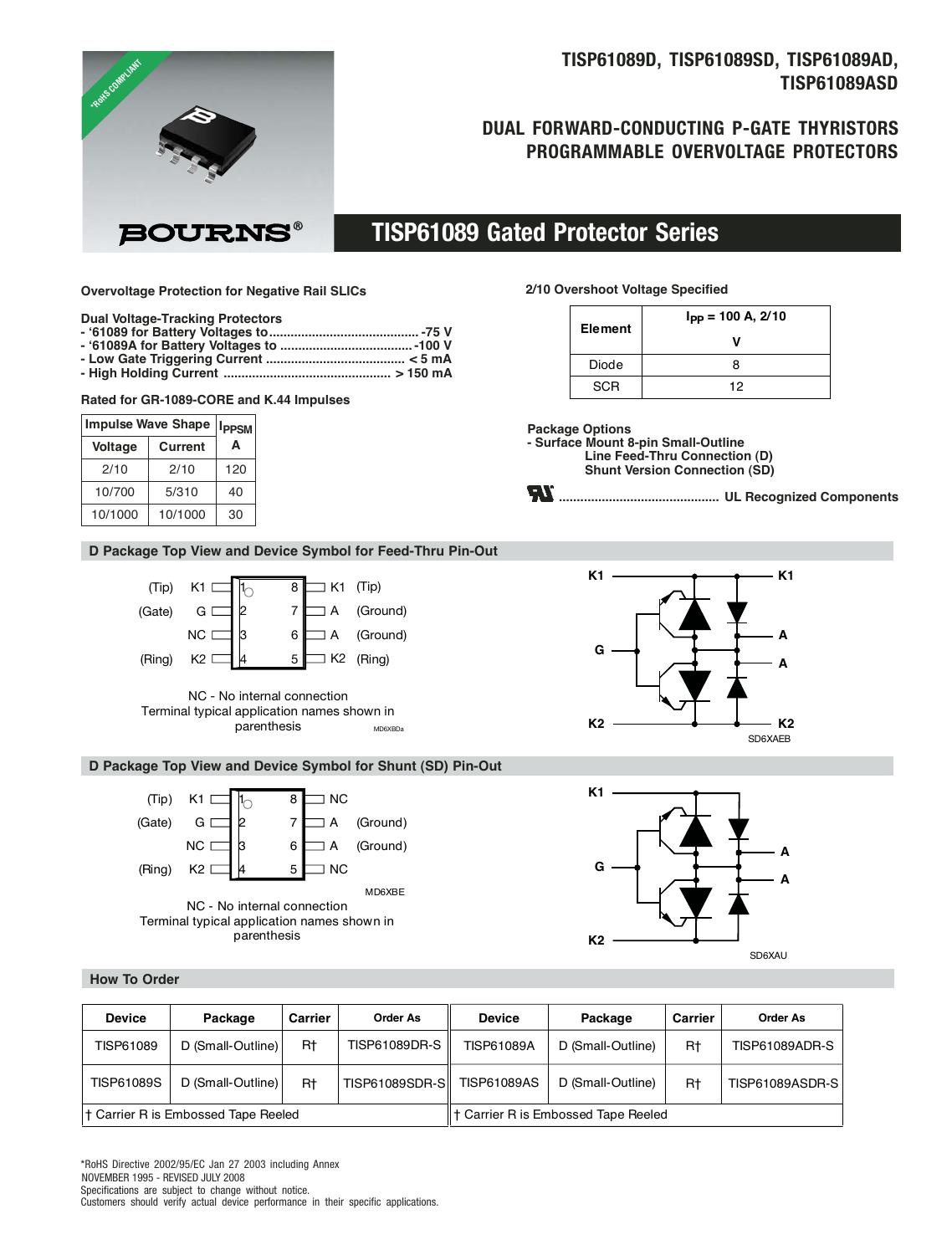# **BOURNS®**

## **Description**

These '61089 parts are all dual forward-conducting buffered p-gate thyristor (SCR) overvoltage protectors. They are designed to protect monolithic SLICs (Subscriber Line Interface Circuits) against overvoltages on the telephone line caused by lightning, a.c. power contact and induction. The '61089 limits voltages that exceed the SLIC supply rail voltage. The '61089 parameters are specified to allow equipment compliance with Telcordia (formally Bellcore) GR-1089-CORE and ITU-T recommendations K.20, K.21 and K.45.

The SLIC line driver section is typically powered from 0 V (ground) and a negative (battery) voltage. The protector gate is connected to this negative supply. This references the protection (clipping) voltage to the negative supply voltage. The protection voltage will then track the negative supply voltage and the overvoltage stress on the SLIC is minimized.

Positive overvoltages are clipped to ground by diode forward conduction. Negative overvoltages are initially clipped close to the SLIC negative supply rail value. If sufficient current is available from the overvoltage, then the protector SCR will switch into a low voltage on-state condition. As the overvoltage subsides the high holding current of '61089 SCR helps prevent d.c. latchup.

The '61089 is intended to be used with a series resistance of at least 25 Ω and a suitable overcurrent function for Telcordia compliance. Power fault conditions require a series overcurrent element which either interrupts or reduces the circuit current before the '61089 current rating is exceeded. For equipment compliant to ITU-T recommendations K.20 or K.21 or K.45 only, the series resistor value is set by the coordination requirements. For coordination with a 400 V limit GDT, a minimum series resistor value of 10 Ω is recommended.

The '61089 buffered gate design reduces the loading on the SLIC supply during overvoltages caused by power cross and induction. The regular pin-out for surface mount and through-hole packages is a feed through configuration. Connection to the SLIC is made via the '61089, Ring through pins 4 - 5 and Tip through pins 1 - 8. A non-feed-through surface mount (D) package is available. This shunt (SD) version pin-out does not make duplicate connections to pin 5 and pin 8 which increases package creepage distance from ground of the other connections from about 0.7 mm to over 3 mm. High voltage ringing SLICs, with battery voltages below -100 V and down to -155 V, can be protected by the TISP61089B device. Details of this device are in the TISP61089B data sheet.

### **Absolute Maximum Ratings, -40** °**C** ≤ **TJ** ≤ **85** °**C (Unless Otherwise Noted)**

| Rating                                                                                     | Symbol                  | Value            | Unit        |  |
|--------------------------------------------------------------------------------------------|-------------------------|------------------|-------------|--|
| 61089<br>Repetitive peak off-state voltage, $V_{CK} = 0$<br>'61089A                        | <b>V<sub>DRM</sub></b>  | $-100$<br>$-120$ | $\vee$      |  |
| 61089                                                                                      |                         | -85              |             |  |
| Repetitive peak gate-cathode voltage, $V_{KA} = 0$<br>'61089A                              | <b>V<sub>GKRM</sub></b> | $-120$           | v           |  |
| Non-repetitive peak on-state pulse current (see Notes 1 and 2)                             |                         |                  |             |  |
| 10/1000 μs (Telcordia (Bellcore) GR-1089-CORE, Issue 2, February 1999, Section 4)          |                         | 30               | А           |  |
| 5/320 us (ITU-T K.20, K.21& K.45, K.44 open-circuit voltage wave shape 10/700 us)          | <b>IPPSM</b>            | 40               |             |  |
| 1.2/50 us (Telcordia (Bellcore) GR-1089-CORE, Issue 2, February 1999, Section 4)           |                         | 100              |             |  |
| 2/10 µs (Telcordia (Bellcore) GR-1089-CORE, Issue 2, February 1999, Section 4)             |                         | 120              |             |  |
| Non-repetitive peak on-state current, $V_{GG}$ = -75 V, 50 Hz to 60 Hz (see Notes 1 and 2) |                         |                  | А           |  |
| 0.1 s                                                                                      |                         | 11               |             |  |
| 1 <sub>s</sub>                                                                             | <sup>I</sup> TSM        | 4.8              |             |  |
| 5 <sub>s</sub>                                                                             |                         | 2.7              |             |  |
| 300 s                                                                                      |                         | 0.95             |             |  |
| 900 s                                                                                      |                         | 0.93             |             |  |
| Non-repetitive peak gate current, 1/2 us pulse, cathodes commoned (see Notes 1 and 2)      | <b>I</b> GSM            | $+40$            | A           |  |
| Operating free-air temperature range                                                       | T <sub>A</sub>          | $-40$ to $+85$   | °C          |  |
| Junction temperature                                                                       | $T_{\rm J}$             | $-40$ to $+150$  | °C          |  |
| Storage temperature range                                                                  | $T_{\text{stg}}$        | $-40$ to $+150$  | $^{\circ}C$ |  |

NOTES: 1. Initially the protector must be in thermal equilibrium with -40 °C ≤ T<sub>J</sub> ≤ 85 °C. The surge may be repeated after the device returns to its initial conditions. Gate voltage ranges are -20 V to -75 V for the '61089 and -20 V to -100 V for the '61089A.

2. The rated current values may be applied either to the Ring to Ground or to the Tip to Ground terminal pairs. Additionally, both terminal pairs may have their rated current values applied simultaneously (in this case the Ground terminal current will be twice the rated current value of an individual terminal pair). Above 85 °C, derate linearly to zero at 150 °C lead temperature.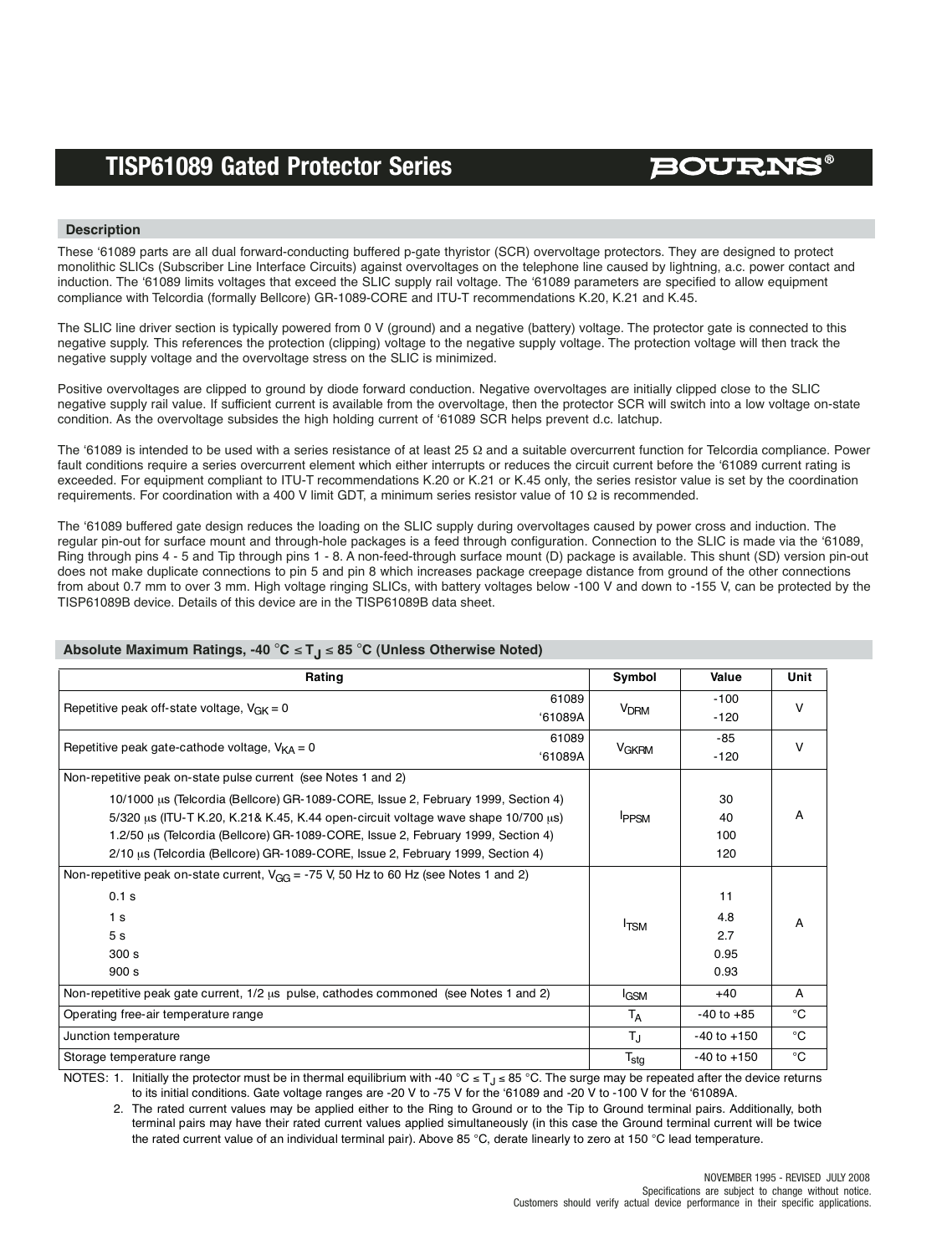# **BOURNS®**

## **Recommended Operating Conditions**

|             | Component                                                                           |     |     |  | Unit |
|-------------|-------------------------------------------------------------------------------------|-----|-----|--|------|
| $C_G$       | Gate decoupling capacitor                                                           | 100 | 220 |  | nF   |
|             | Series resistor for GR-1089-CORE first-level surge survival                         | 25  |     |  | Ω    |
| $R_{\rm S}$ | Series resistor for GR-1089-CORE first-level and second-level surge survival        | 40  |     |  |      |
|             | Series resistor for GR-1089-CORE intra-building port surge survival                 | 8   |     |  |      |
|             | Series resistor for K.20, K.21 and K.45 coordination with a 400 V primary protector | 10  |     |  |      |

## Electrical Characteristics, T<sub>J</sub> = 25 °C (Unless Otherwise Noted)

|                                     | <b>Parameter</b>                                                                                          | <b>Test Conditions</b>                                                                                                  | Min    | <b>Typ</b> | Max   | Unit         |  |
|-------------------------------------|-----------------------------------------------------------------------------------------------------------|-------------------------------------------------------------------------------------------------------------------------|--------|------------|-------|--------------|--|
| $I_{\rm D}$                         | Off-state current                                                                                         | $T_1 = 25 °C$<br>$V_D = V_{DBM}$ , $V_{GK} = 0$                                                                         |        |            | $-5$  | μA           |  |
|                                     |                                                                                                           | $T_1 = 85 °C$                                                                                                           |        |            | $-50$ | μA           |  |
|                                     |                                                                                                           | 2/10 $\mu$ s, $I_{PP}$ = -56 A, R <sub>S</sub> = 45 $\Omega$ , V <sub>GG</sub> = -48 V, C <sub>G</sub> = 220 nF         |        | -57        |       |              |  |
| $V_{(BO)}$                          | Breakover voltage                                                                                         | 2/10 $\mu$ s, Ipp = -100 A, R <sub>S</sub> = 50 $\Omega$ , V <sub>GG</sub> = -48 V, C <sub>G</sub> = 220 nF             |        | -60        |       | v            |  |
|                                     |                                                                                                           | 1.2/50 us, $I_{PP}$ = -53 A, R <sub>S</sub> = 47 $\Omega$ , V <sub>GG</sub> = -48 V, C <sub>G</sub> = 220 nF            |        | -60        |       |              |  |
|                                     |                                                                                                           | 1.2/50 µs, $I_{PP}$ = -96 A, R <sub>S</sub> = 52 $\Omega$ , V <sub>GG</sub> = -48 V, C <sub>G</sub> = 220 nF            |        | -64        |       |              |  |
|                                     |                                                                                                           | 2/10 $\mu$ s, $I_{PP}$ = -56 A, R <sub>S</sub> = 45 $\Omega$ , V <sub>GG</sub> = -48 V, C <sub>G</sub> = 220 nF         |        | 9          |       |              |  |
|                                     | Gate-cathode impulse                                                                                      | 2/10 $\mu$ s, I <sub>PP</sub> = -100 A, R <sub>S</sub> = 50 $\Omega$ , V <sub>GG</sub> = -48 V, C <sub>G</sub> = 220 nF |        | 12         |       | v            |  |
| $V_{GK(BO)}$                        | breakover voltage                                                                                         | 1.2/50 $\mu$ s, $I_{PP}$ = -53 A, R <sub>S</sub> = 47 $\Omega$ , V <sub>GG</sub> = -48 V, C <sub>G</sub> = 220 nF       |        | 12         |       |              |  |
|                                     |                                                                                                           | 1.2/50 $\mu$ s, $I_{PP}$ = -96 A, R <sub>S</sub> = 52 $\Omega$ , V <sub>GG</sub> = -48 V, C <sub>G</sub> = 220 nF       |        | 16         |       |              |  |
| VF                                  | Forward voltage                                                                                           | $I_F = 5$ A, $t_w = 200$ $\mu s$                                                                                        |        |            | 3     | $\vee$       |  |
|                                     | 2/10 $\mu$ s, Ipp = 56 A, R <sub>S</sub> = 45 $\Omega$ , V <sub>GG</sub> = -48 V, C <sub>G</sub> = 220 nF |                                                                                                                         | 6      |            |       |              |  |
|                                     | Peak forward recovery                                                                                     | 2/10 $\mu$ s, Ipp = 100 A, R <sub>S</sub> = 50 $\Omega$ , V <sub>GG</sub> = -48 V, C <sub>G</sub> = 220 nF              |        | 8          |       | v            |  |
| V <sub>FRM</sub>                    | voltage                                                                                                   | 1.2/50 $\mu$ s, I <sub>PP</sub> = 53 A, R <sub>S</sub> = 47 $\Omega$ , V <sub>GG</sub> = -48 V, C <sub>G</sub> = 220 nF |        | 8          |       |              |  |
|                                     |                                                                                                           | 1.2/50 $\mu$ s, $I_{PP}$ = 96 A, R <sub>S</sub> = 52 $\Omega$ , V <sub>GG</sub> = -48 V, C <sub>G</sub> = 220 nF        |        | 12         |       |              |  |
| ŀн                                  | Holding current                                                                                           | $I_T = -1$ A, di/dt = 1A/ms, $V_{GG} = -48$ V                                                                           | $-150$ |            |       | mA           |  |
|                                     |                                                                                                           | $T_{\rm d}$ = 25 °C                                                                                                     |        |            | $-5$  | μA           |  |
| Gate reverse current<br><b>IGKS</b> |                                                                                                           | $V_{GG} = V_{GK} = V_{GKRM}$ , $V_{KA} = 0$<br>$T_{\rm J} = 85 \,^{\circ}\text{C}$                                      |        |            | $-50$ | μA           |  |
| I <sub>GT</sub>                     | Gate trigger current                                                                                      | $I_T = -3$ A, $t_{p(q)} \ge 20$ µs, $V_{GG} = -48$ V                                                                    |        |            | 5     | mA           |  |
| $V_{GT}$                            | Gate-cathode trigger                                                                                      | $I_T = -3$ A, $t_{n(r)} \ge 20$ µs, $V_{GG} = -48$ V                                                                    |        |            | 2.5   | $\mathsf{V}$ |  |
|                                     | voltage                                                                                                   |                                                                                                                         |        |            |       |              |  |
| $Q_{GS}$                            | Gate switching charge                                                                                     | 1.2/50 µs, $I_{PP}$ = -53 A, R <sub>S</sub> = 47 $\Omega$ , V <sub>GG</sub> = -48 V, C <sub>G</sub> = 220 nF            |        | 0.1        |       | μC           |  |
| $C_{\mathsf{KA}}$                   | Cathode-anode off-                                                                                        | $V_D = -3 V$<br>f = 1 MHz, $V_d$ = 1 V, $I_G$ = 0, (see Note 3)                                                         |        |            | 100   | рF           |  |
|                                     | state capacitance                                                                                         | $V_D = -48 V$                                                                                                           |        |            | 50    | pF           |  |

NOTES: 3. These capacitance measurements employ a three terminal capacitance bridge incorporating a guard circuit. The unmeasured device terminals are a.c. connected to the guard terminal of the bridge.

## **Thermal Characteristics**

| <b>Parameter</b> |                                         | <b>Test Conditions</b>                                                                    |           | Min | Typ | Max | Unit          |
|------------------|-----------------------------------------|-------------------------------------------------------------------------------------------|-----------|-----|-----|-----|---------------|
| $R_{\theta JA}$  | Junction to free air thermal resistance | $T_A = 25$ °C, EIA/JESD51-3<br>PCB, EIA/JESD51-2<br>environment, $P_{\text{TOT}} = 1.7 W$ | D Package |     |     | 120 | $\degree$ C/W |

NOVEMBER 1995 - REVISED JULY 2008 Specifications are subject to change without notice. Customers should verify actual device performance in their specific applications.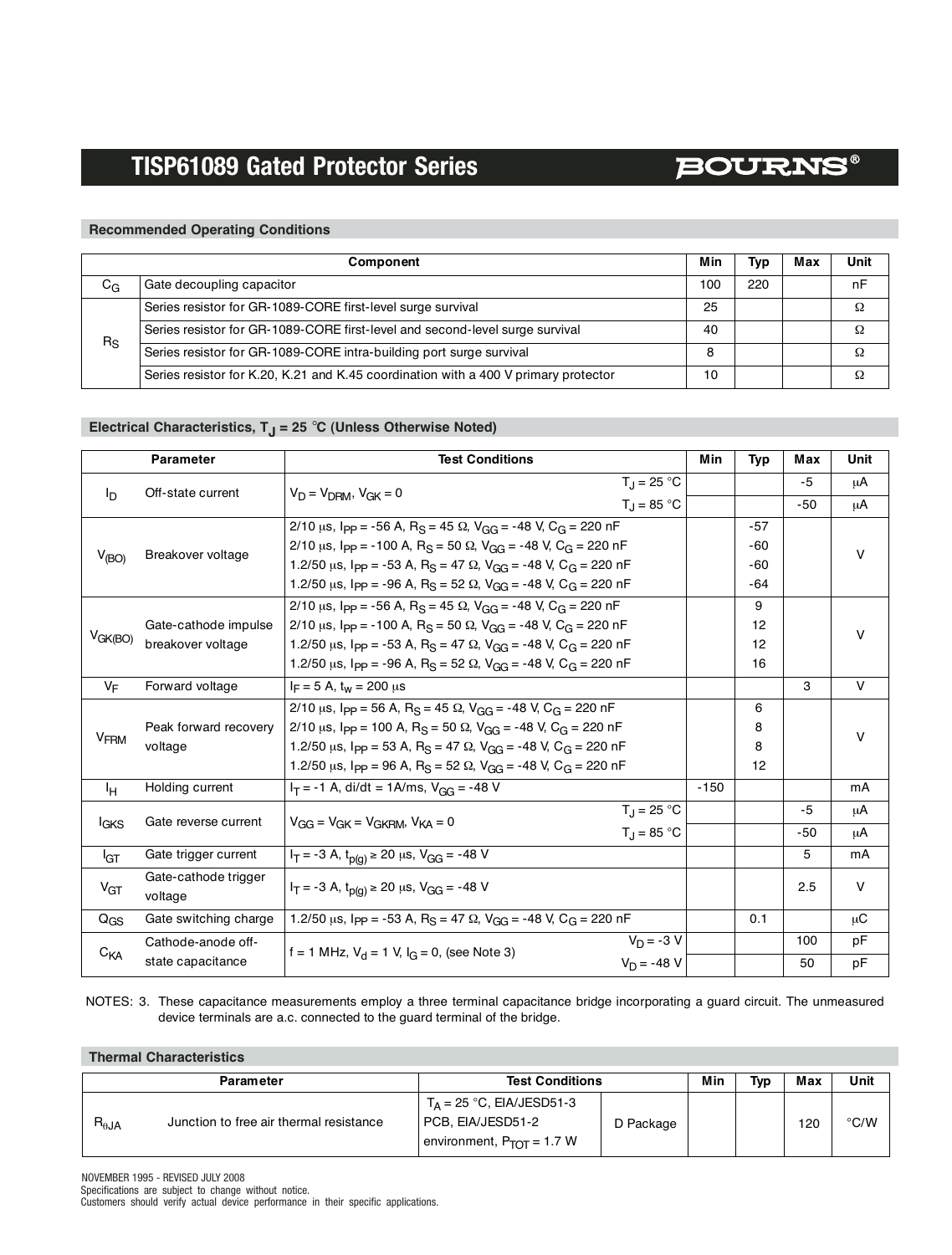**BOURNS®** 



**Figure 1. Voltage-Current Characteristic Unless Otherwise Noted, All Voltages are Referenced to the Anode**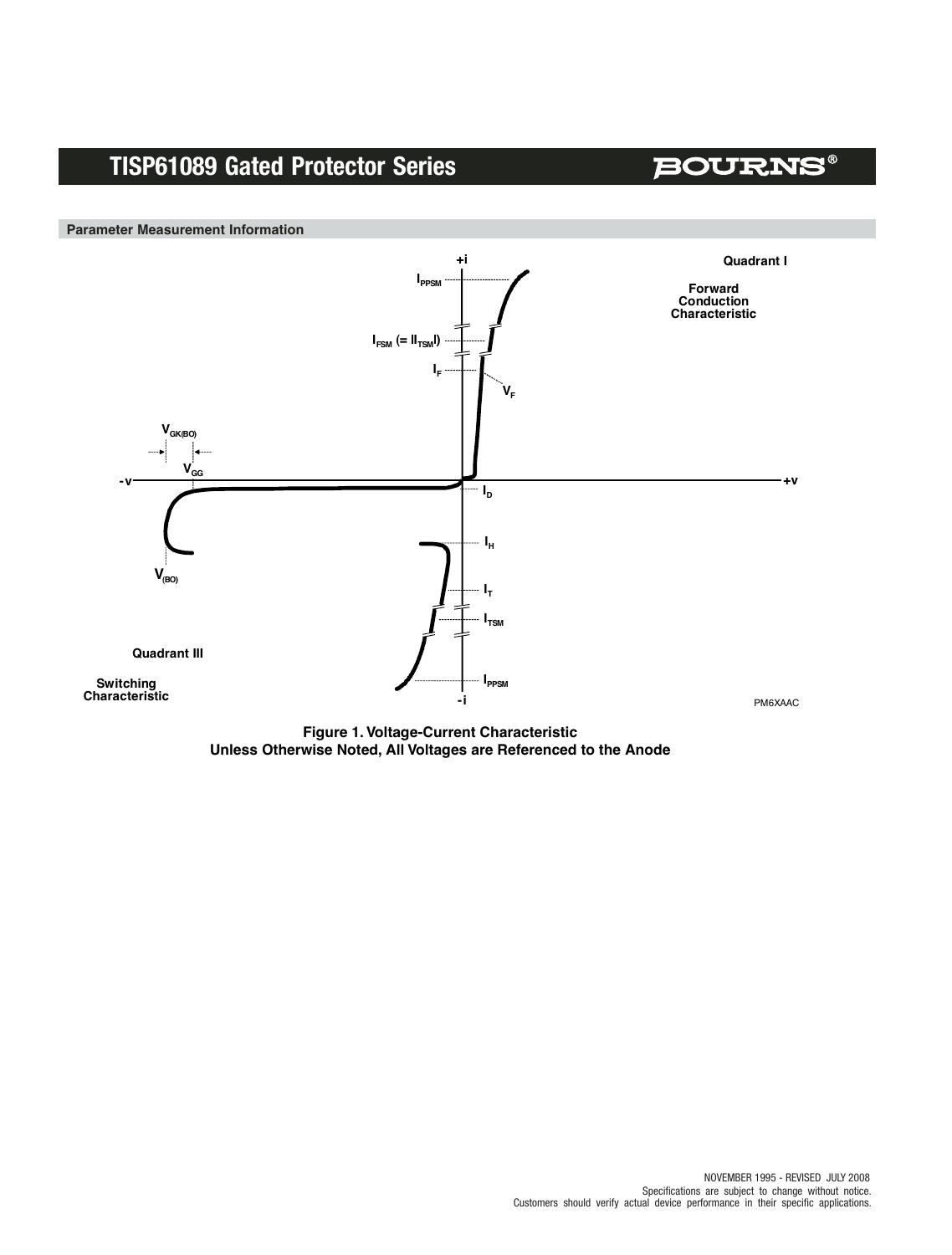**BOURNS®** 

**Thermal Information**



**Figure 2. Non-repetitive Peak On-State Current against Duration (Gate Voltage Ranges are -20 V to -75 V for the '61089 and -20 V to -100 V for the '61089A)**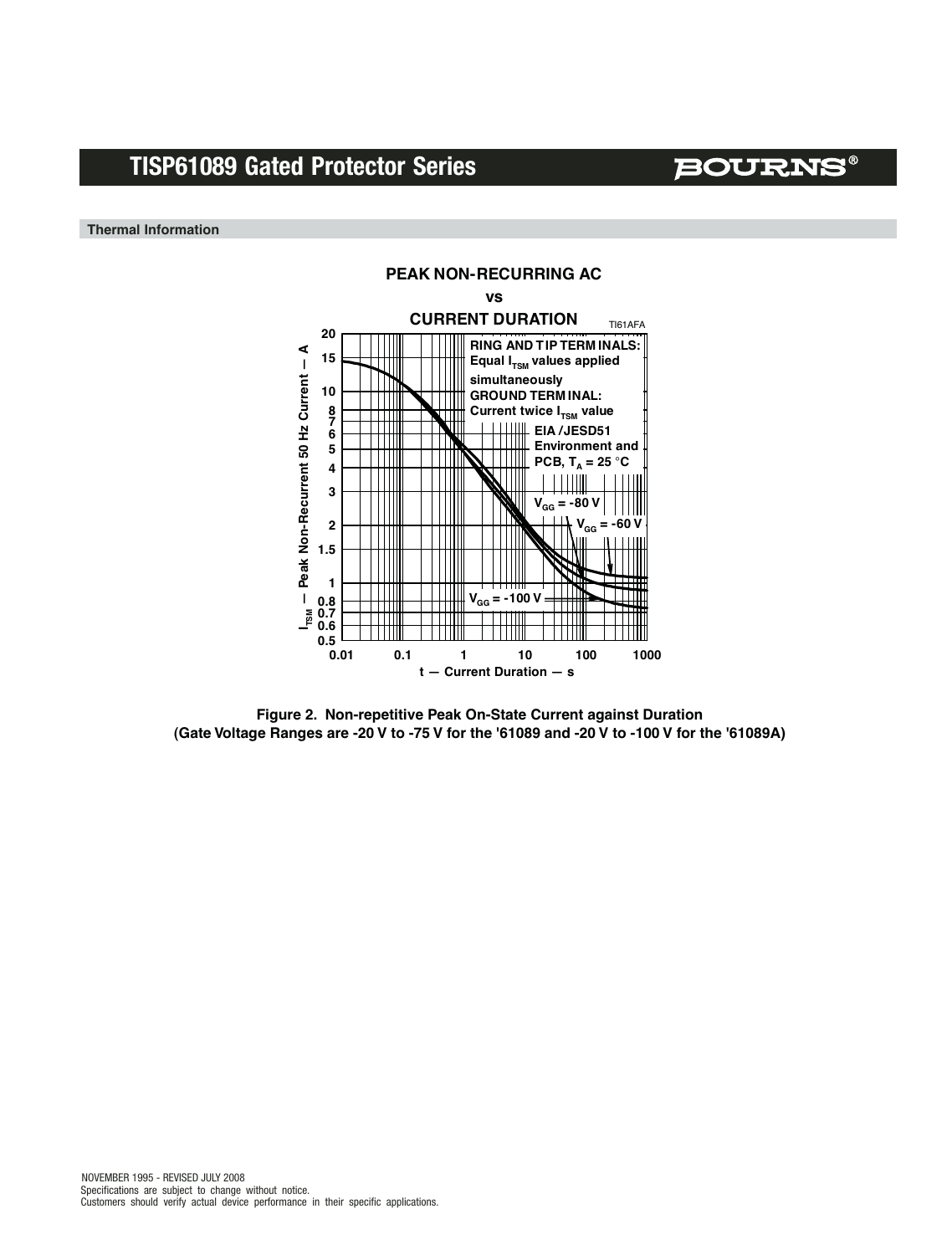# **BOURNS®**

## **APPLICATIONS INFORMATION**

### **Gated Protectors**

This section covers three topics. First, it is explained why gated protectors are needed. Second, the voltage limiting action of the protector is described. Third, an example application circuit is described.

### **Purpose of Gated Protectors**

Fixed voltage thyristor overvoltage protectors have been used since the early 1980s to protect monolithic SLICs (Subscriber Line Interface Circuits) against overvoltages on the telephone line caused by lightning, a.c. power contact and induction. As the SLIC was usually powered from a fixed voltage negative supply rail, the limiting voltage of the protector could also be a fixed value. The TISP1072F3 is a typical example of a fixed voltage SLIC protector.

SLICs have become more sophisticated. To minimize power consumption, some designs automatically adjust the supply voltage, V<sub>BAT</sub>, to a value that is just sufficient to drive the required line current. For short lines the supply voltage would be set low, but for long lines, a higher supply voltage would be generated to drive sufficient line current. The optimum protection for this type of SLIC would be given by a protection voltage which tracks the SLIC supply voltage. This can be achieved by connecting the protection thyristor gate to the SLIC supply, Figure 3. This gated (programmable) protection arrangement minimizes the voltage stress on the SLIC, no matter what value of supply voltage.





### **Operation of Gated Protectors**

Figures 4 and 5 show how the '61089 device limits negative and positive overvoltages. Positive overvoltages (Figure 5) are clipped by the antiparallel diodes in the '61089 protector and the resulting current is diverted to ground. Negative overvoltages (Figure 4) are initially clipped close to the SLIC negative supply rail value ( $V_{BAT}$ ). If sufficient current is available from the overvoltage, then the protector (Th5) will crowbar into a low voltage on-state condition. As the overvoltage subsides the high holding current of the crowbar prevents d.c. latchup. The protection voltage will be the sum of the gate supply ( $V_{BAT}$ ) and the peak gate-cathode voltage ( $V_{GKBO}$ ). The protection voltage will be increased if there is a long connection between the gate decoupling capacitor, C1, and the gate terminal. During the initial rise of a fast impulse, the gate current  $(I_G)$  is the same as the cathode current  $(I_K)$ . Rates of 70 A/us can cause inductive voltages of 0.7 V in 2.5 cm of printed wiring track. To minimize this inductive voltage increase of protection voltage, the length of the capacitor to gate terminal tracking should be minimized. Inductive voltages in the protector cathode wiring will also increase the protection voltage. These voltages can be minimized by routing the SLIC connection through the protector as shown in Figure 3.

### **Application Circuit**

Figure 6 shows a typical '61089 part SLIC card protection circuit. The incoming line conductors, Ring (R) and Tip (T), connect to the relay matrix via the series overcurrent protection. Fusible resistors, fuses and positive temperature coefficient (PTC) thermistors can be used for overcurrent protection. Resistors will reduce the prospective current from the surge generator for both the '61089 device and the ring/test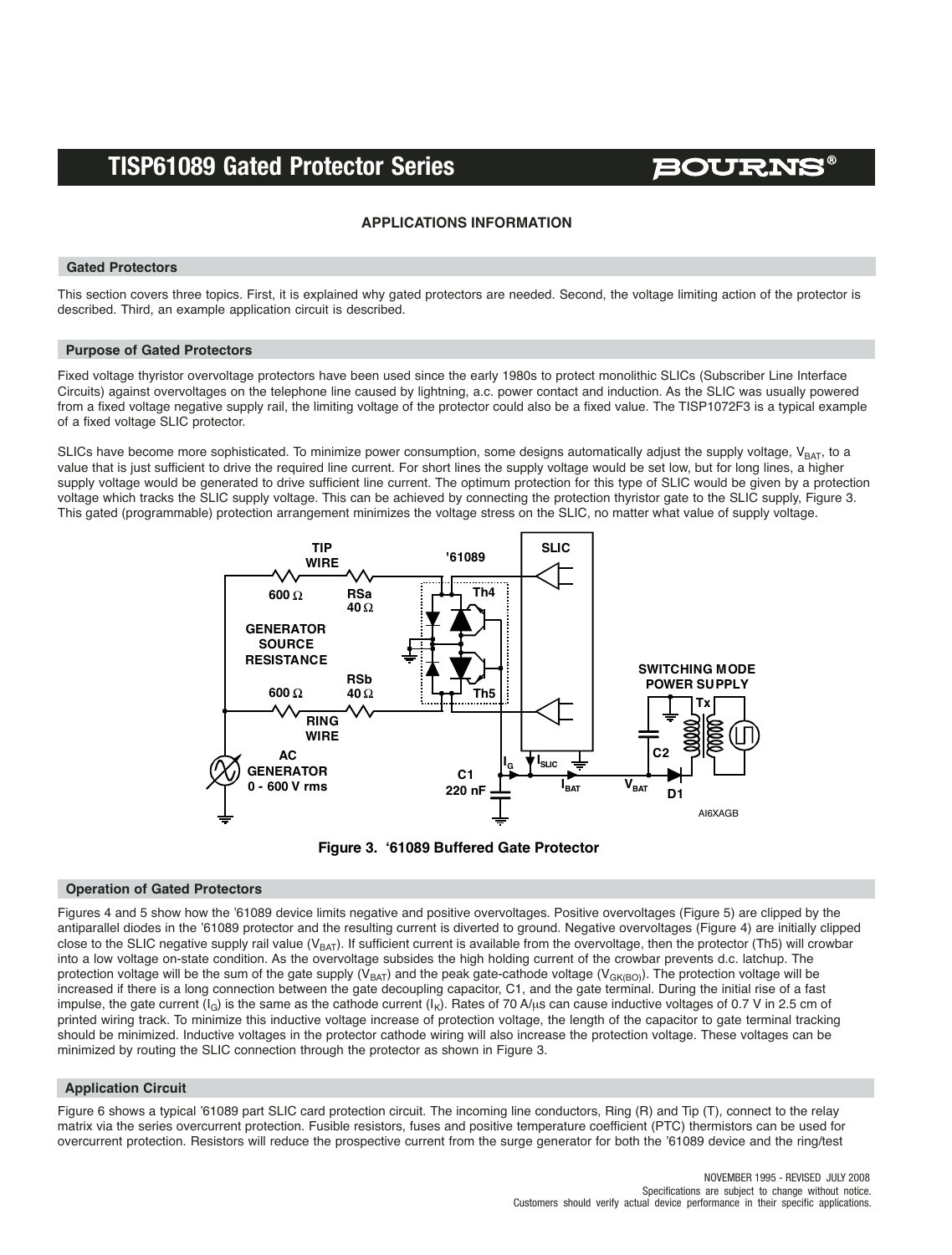**BOURNS®** 

## **APPLICATIONS INFORMATION**

### **Application Circuit (Continued)**

protector. The TISP7xxxF3 protector has the same protection voltage for any terminal pair. This protector is used when the ring generator configuration may be ground or battery-backed. For dedicated ground-backed ringing generators, the TISP3xxxF3 gives better protection as its inter-conductor protection voltage is twice the conductor to ground value.

Relay contacts 3a and 3b connect the line conductors to the SLIC via the '61089 protector. The protector gate reference voltage comes from the SLIC negative supply ( $V_{BAT}$ ). A 220 nF gate capacitor sources the high gate current pulses caused by fast rising impulses.



**Figure 4. Negative Overvoltage Condition**



**Figure 5. Positive Overvoltage Condition**



**Figure 6. Typical Application Circuit**